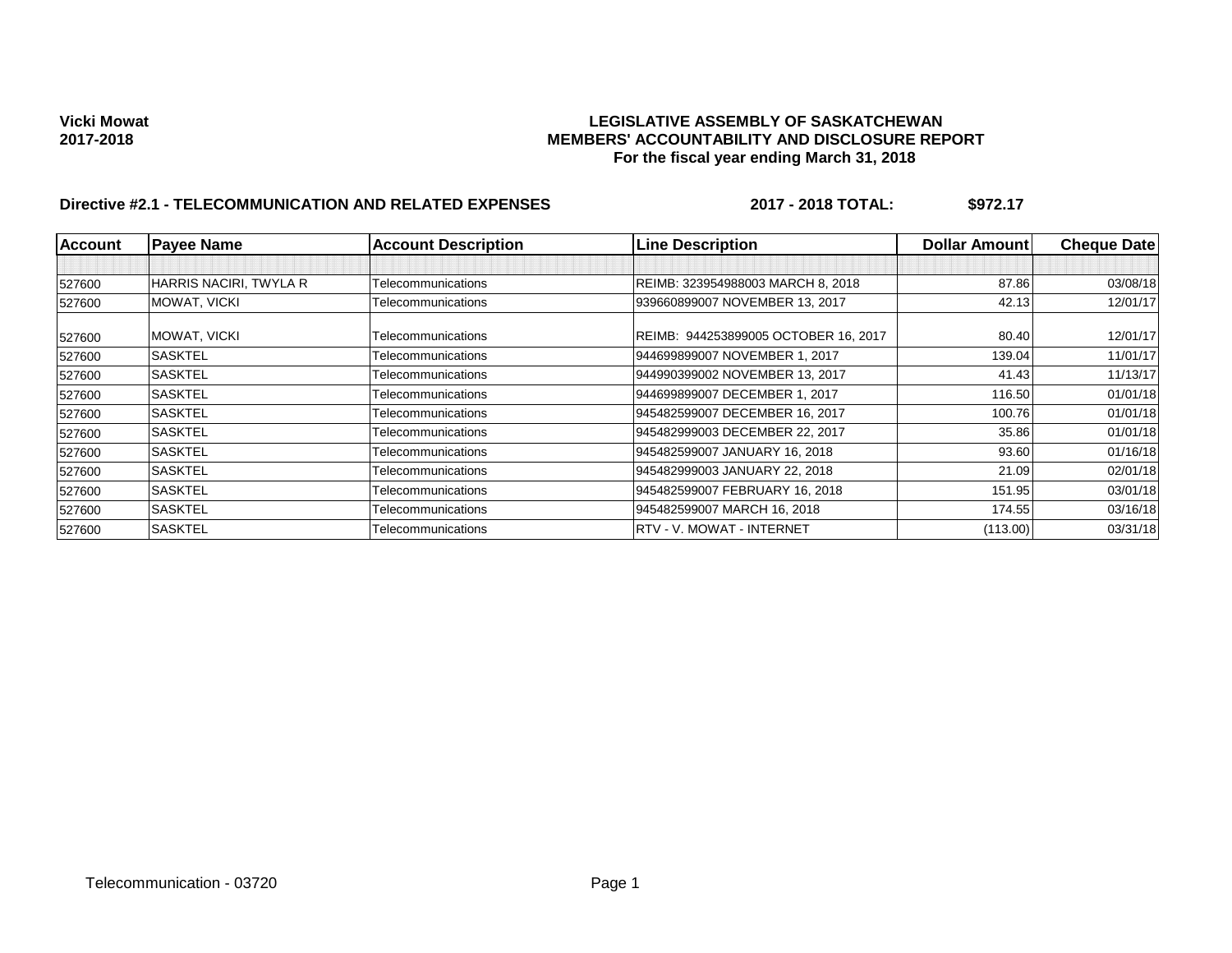## **LEGISLATIVE ASSEMBLY OF SASKATCHEWAN MEMBERS' ACCOUNTABILITY AND DISCLOSURE REPORT For the fiscal year ending March 31, 2018**

# **Directive #3.1 - MLA TRAVEL AND LIVING EXPENSES 2017 - 2018 TOTAL: \$13,698.49**

| <b>Account</b> | <b>Payee Name</b>   | <b>Account Description</b>  | <b>Line Description</b>            | <b>Dollar Amount</b> | <b>Cheque Date</b> |
|----------------|---------------------|-----------------------------|------------------------------------|----------------------|--------------------|
|                |                     |                             |                                    |                      |                    |
|                |                     |                             | MLA TRAVEL SEPTEMBER 8 - OCTOBER   |                      |                    |
| 541900         | MOWAT, VICKI        | <b>Elected Rep - Travel</b> | 11, 2017                           | 832.85               | 11/01/17           |
| 541900         | MOWAT, VICKI        | <b>Elected Rep - Travel</b> | MLA TRAVEL OCTOBER 13 - 25, 2017   | 401.55               | 11/01/17           |
|                |                     |                             | OCTOBER 2017 MLA REGINA            |                      |                    |
| 541900         | MOWAT, VICKI        | <b>Elected Rep - Travel</b> | <b>ACCOMMODATIONS</b>              | 1,550.00             | 11/01/17           |
| 541900         | MOWAT, VICKI        | Elected Rep - Travel        | MLA TRAVEL NOVEMBER 1-15, 2017     | 694.15               | 11/15/17           |
|                |                     |                             | NOVEMBER 2017 MLA REGINA           |                      |                    |
| 541900         | MOWAT, VICKI        | <b>Elected Rep - Travel</b> | <b>ACCOMMODATIONS</b>              | 1,500.00             | 11/17/17           |
|                |                     |                             | MLA TRAVEL NOVEMBER 16 - DECEMBER  |                      |                    |
| 541900         | MOWAT, VICKI        | <b>Elected Rep - Travel</b> | 6.2017                             | 1,248.07             | 12/07/17           |
|                |                     |                             | DECEMBER 2017 MLA REGINA           |                      |                    |
| 541900         | MOWAT, VICKI        | Elected Rep - Travel        | <b>ACCOMMODATIONS</b>              | 1,550.00             | 12/20/17           |
|                |                     |                             | MLA TRAVEL DECEMBER 7, FEBRUARY 9, |                      |                    |
| 541900         | MOWAT, VICKI        | <b>Elected Rep - Travel</b> | 2018                               | 212.94               | 01/12/18           |
|                |                     |                             | JANUARY 2018 MLA REGINA            |                      |                    |
| 541900         | MOWAT, VICKI        | <b>Elected Rep - Travel</b> | <b>ACCOMMODATIONS</b>              | 1,550.00             | 01/22/18           |
|                |                     |                             | FEBRUARY 2018 MLA REGINA           |                      |                    |
| 541900         | MOWAT, VICKI        | Elected Rep - Travel        | <b>ACCOMMODATIONS</b>              | 1,400.00             | 02/16/18           |
| 541900         | <b>MOWAT, VICKI</b> | <b>Elected Rep - Travel</b> | MLA TRAVEL JAN 9-FEB 7, 2018       | 165.77               | 03/01/18           |
|                |                     |                             | MLA TRAVEL FEBRUARY 8 - MARCH 9.   |                      |                    |
| 541900         | MOWAT, VICKI        | Elected Rep - Travel        | 2018                               | 389.64               | 03/12/18           |
|                |                     |                             | MARCH 2018 MLA REGINA              |                      |                    |
| 541900         | <b>MOWAT, VICKI</b> | <b>Elected Rep - Travel</b> | <b>ACCOMMODATIONS</b>              | 1,550.00             | 03/23/18           |
| 541900         | MOWAT, VICKI        | Elected Rep - Travel        | MLA TRAVEL MARCH 11 - 29, 2018     | 653.52               | 03/29/18           |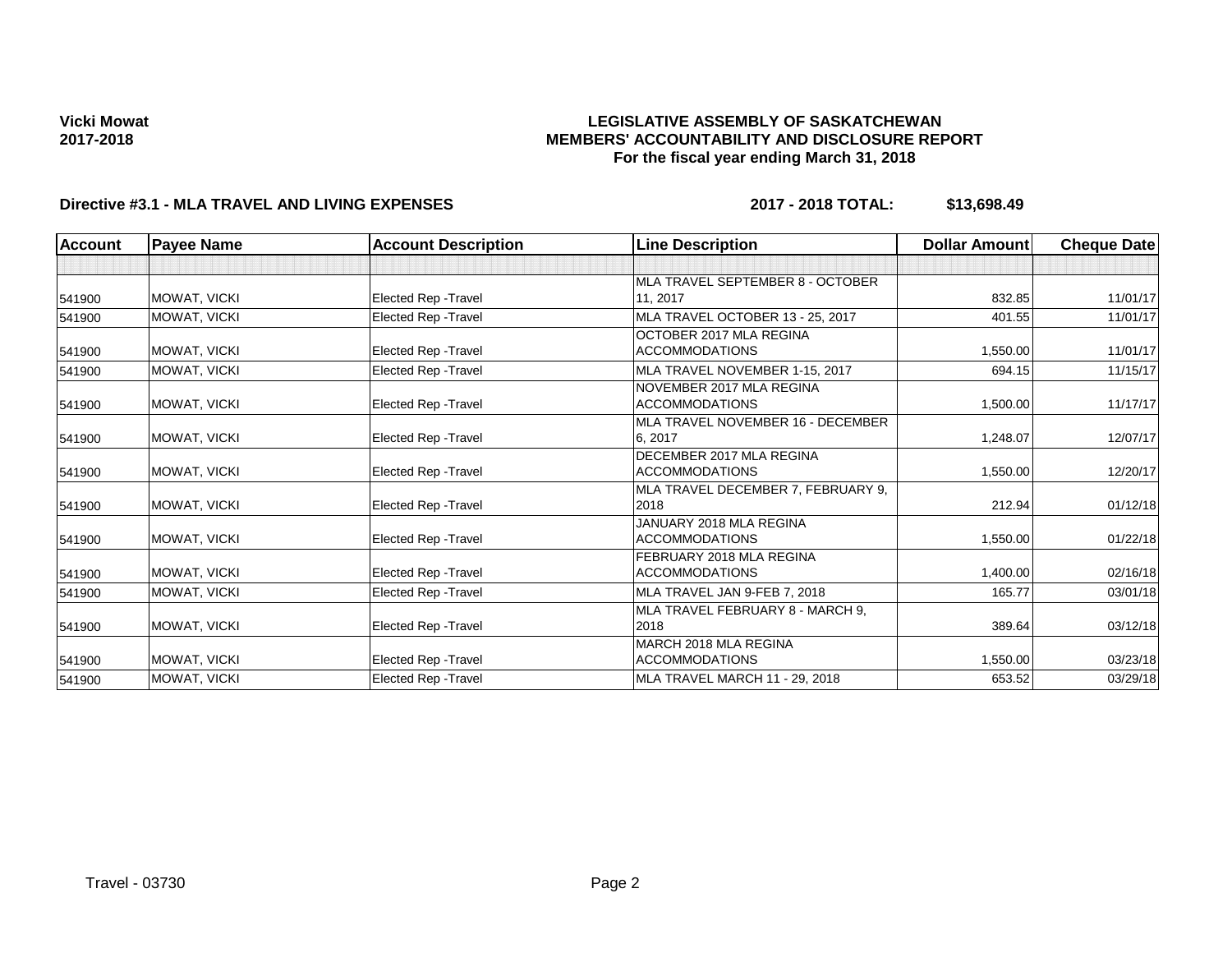## **LEGISLATIVE ASSEMBLY OF SASKATCHEWAN MEMBERS' ACCOUNTABILITY AND DISCLOSURE REPORT For the fiscal year ending March 31, 2018**

| <b>Account</b> | <b>Payee Name</b>                                   | <b>Account Description</b>                | <b>Line Description</b>                         | <b>Dollar Amount</b> | <b>Cheque Date</b> |
|----------------|-----------------------------------------------------|-------------------------------------------|-------------------------------------------------|----------------------|--------------------|
|                |                                                     |                                           |                                                 |                      |                    |
| 521372         | <b>EN VOGUE PHOTOGRAPHY</b>                         | Photographer's Services                   | PHOTOGRAPHIC SERVICES                           | 53.20                | 11/01/17           |
| 521372         | MICHAEL BELL PHOTOGRAPHY                            | Photographer's Services                   | PHOTOGRAPHER SERVICES                           | 172.25               | 11/01/17           |
|                | COLLIERS MCCLOCKLIN REAL                            |                                           | NOVEMBER 2017 MLA OFFICE RENT &                 |                      |                    |
| 522000         | <b>ESTATE CORP.</b>                                 | Rent of Ground, Buildings and Other Space | <b>DEPOSIT</b>                                  | 2,924.86             | 10/20/17           |
| 522000         | <b>ICR COMMERCIAL REAL ESTATE</b>                   | Rent of Ground, Buildings and Other Space | JANUARY 2018 V. MOWAT MLA OFFICE<br><b>RENT</b> | 1,462.43             | 01/01/18           |
| 522000         | ICR COMMERCIAL REAL ESTATE                          | Rent of Ground, Buildings and Other Space | FEBRUARY 2018 MLA OFFICE RENT                   | 1,462.43             | 01/16/18           |
| 522000         | <b>ICR COMMERCIAL REAL ESTATE</b>                   | Rent of Ground, Buildings and Other Space | MARCH 2018 MLA OFFICE RENT                      | 1,462.43             | 02/08/18           |
| 522200         | TOSHIBA OF CANADA LTD.                              | Rent of Photocopiers                      | <b>COPIER CHARGES</b>                           | 144.76               | 01/01/18           |
| 522200         | TOSHIBA OF CANADA LTD.                              | <b>Rent of Photocopiers</b>               | <b>COPIER CHARGES</b>                           | 144.76               | 01/05/18           |
| 522200         | TOSHIBA OF CANADA LTD.                              | <b>Rent of Photocopiers</b>               | <b>COPIER CHARGES</b>                           | 153.74               | 02/02/18           |
| 522500         | <b>COOKE AGENCIES LTD.</b>                          | <b>Insurance Premiums</b>                 | INSURANCE #C701421569 MOWAT                     | 450.50               | 11/01/17           |
| 522700         | SASKENERGY INCORPORATED                             | Utilities - Electricity and Nat Gas       | 95533461588 DECEMBER 7, 2017                    | 201.23               | 01/01/18           |
| 522700         | SASKENERGY INCORPORATED                             | Utilities - Electricity and Nat Gas       | 95533461588 JANUARY 29, 2018                    | 324.33               | 02/01/18           |
| 522700         | <b>SASKENERGY INCORPORATED</b>                      | Utilities - Electricity and Nat Gas       | 95533461588 DECEMBER 27, 2017                   | 138.52               | 02/01/18           |
| 522700         | <b>SASKENERGY INCORPORATED</b>                      | Utilities - Electricity and Nat Gas       | 95533461588 FEBRUARY 26, 2018                   | 290.92               | 03/01/18           |
| 522700         | SASKENERGY INCORPORATED                             | Utilities - Electricity and Nat Gas       | 95533461588 MARCH 27, 2018                      | 190.35               | 03/27/18           |
| 525000         | CANADA POST CORPORATION                             | Postal, Courier, Freight and Related      | <b>POSTAGE</b>                                  | 5,500.00             | 03/26/18           |
| 525000         | MINISTER OF FINANCE-MINISTRY<br>OF CENTRAL SERVICES | Postal, Courier, Freight and Related      | DECEMBER 2017 MAIL SERVICES                     | 42.09                | 02/01/18           |
| 525000         | MINISTER OF FINANCE-MINISTRY<br>OF CENTRAL SERVICES | Postal, Courier, Freight and Related      | JANUARY 2018 MAIL SERVICES                      | 44.97                | 03/08/18           |
| 525000         | MINISTER OF FINANCE-MINISTRY<br>OF CENTRAL SERVICES | Postal, Courier, Freight and Related      | FEBRUARY 2018 MAIL SERVICES                     | 42.13                | 03/22/18           |
| 525000         | MINISTER OF FINANCE-MINISTRY<br>OF CENTRAL SERVICES | Postal, Courier, Freight and Related      | MARCH 2018 MAIL SERVICES                        | 1,198.93             | 03/31/18           |
| 525000         | MOWAT, VICKI                                        | Postal, Courier, Freight and Related      | <b>REIMB: POSTAGE</b>                           | 223.13               | 01/01/18           |
| 525000         | MOWAT, VICKI                                        | Postal, Courier, Freight and Related      | <b>REIMB: POSTAGE</b>                           | 10.50                | 01/19/18           |
| 525000         | <b>PRINTWEST</b>                                    | Postal, Courier, Freight and Related      | <b>NEWSLETTERS</b>                              | 119.79               | 03/31/18           |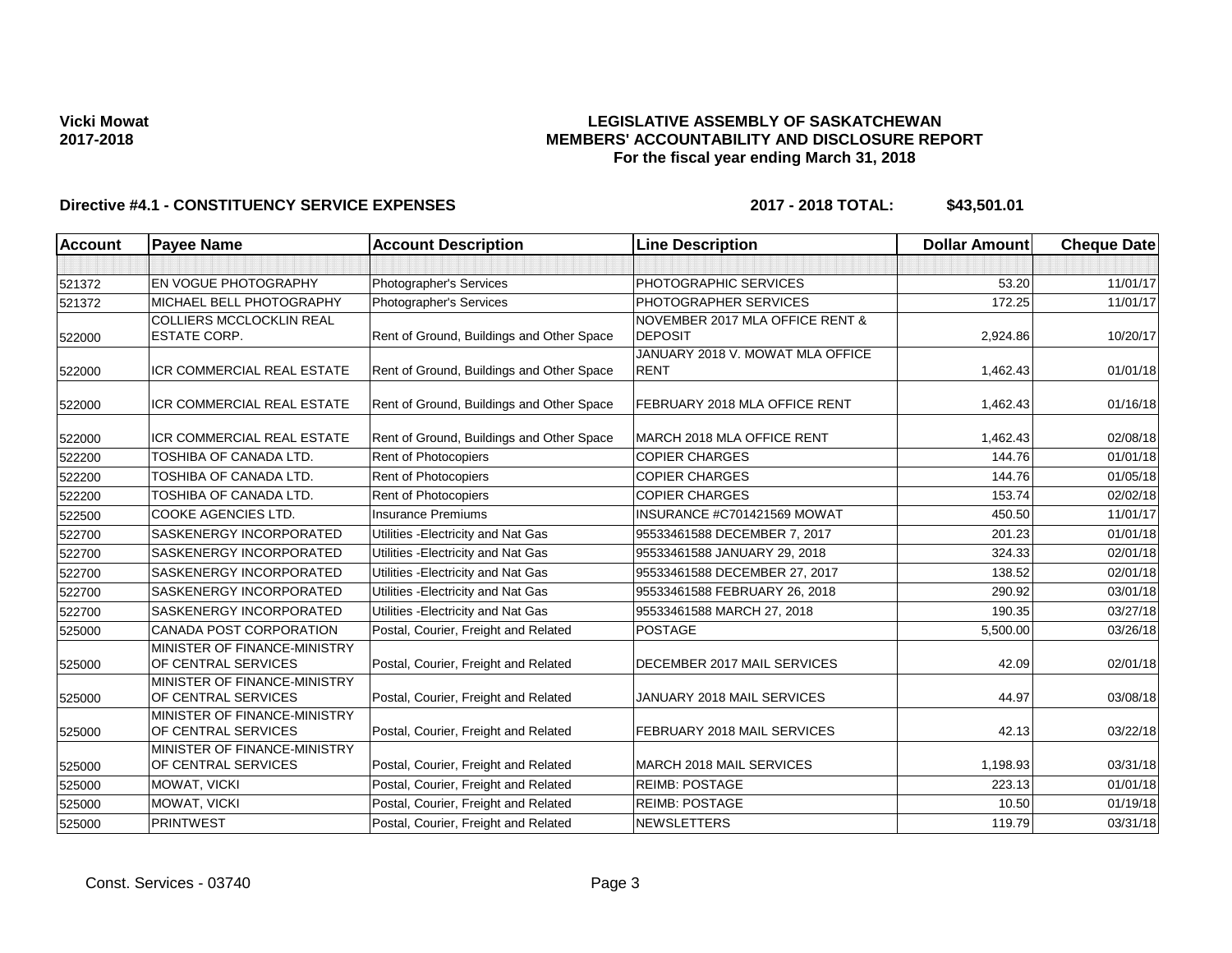### **LEGISLATIVE ASSEMBLY OF SASKATCHEWAN MEMBERS' ACCOUNTABILITY AND DISCLOSURE REPORT For the fiscal year ending March 31, 2018**

| Account | <b>Payee Name</b>                          | <b>Account Description</b>              | <b>Line Description</b>                      | <b>Dollar Amount</b> | <b>Cheque Date</b> |
|---------|--------------------------------------------|-----------------------------------------|----------------------------------------------|----------------------|--------------------|
|         |                                            |                                         |                                              |                      |                    |
|         |                                            |                                         | LICENSE SUBSCRIPTION OCTOBER 1 -             |                      |                    |
| 528000  | NETFORE SYSTEMS INC.                       | <b>Support Services</b>                 | JUNE 30, 2018                                | 2,385.00             | 10/01/17           |
| 528000  | POWERLAND                                  | <b>Support Services</b>                 | <b>TECHNICAL SERVICE</b>                     | 190.80               | 02/01/18           |
| 528000  | <b>POWERLAND</b>                           | <b>Support Services</b>                 | <b>TECHNICAL SERVICE</b>                     | 159.00               | 02/01/18           |
| 529000  | MISTER PRINT PRODUCTIONS LTD.              | <b>General Contractual Services</b>     | DOOR SIGN- NO GST                            | 26.50                | 01/01/18           |
| 529200  | HARRIS NACIRI, TWYLA R                     | Professional Development                | REIMB: CONFERENCE REGISTRATION               | 125.00               | 03/01/18           |
| 529200  | <b>OUTSASKATOON INC.</b>                   | <b>Professional Development</b>         | PROFESSIONAL DEVELOPEMENT<br><b>TRAINING</b> | 50.00                | 02/09/18           |
| 530000  | KONCEPT SIGN GROUP INC.                    | <b>Communications Development Costs</b> | <b>SIGN PRODUCTION</b>                       | 238.11               | 03/16/18           |
| 530000  | MISTER PRINT PRODUCTIONS LTD.              | <b>Communications Development Costs</b> | <b>BANNERS</b>                               | 400.68               | 03/27/18           |
| 530500  | <b>BELL MEDIA INC.</b>                     | Media Placement                         | <b>ADVERTISING</b>                           | 129.95               | 03/01/18           |
| 530500  | <b>BELL MEDIA INC.</b>                     | Media Placement                         | <b>ADVERTISING</b>                           | 69.97                | 03/01/18           |
| 530500  | <b>BELL MEDIA INC.</b>                     | Media Placement                         | <b>ADVERTISING</b>                           | 86.20                | 03/01/18           |
| 530500  | <b>BELL MEDIA INC.</b>                     | Media Placement                         | <b>ADVERTISING</b>                           | 363.80               | 03/13/18           |
| 530500  | <b>BELL MEDIA INC.</b>                     | Media Placement                         | <b>ADVERTISING</b>                           | 25.00                | 03/13/18           |
|         | CHABAD LUBAVITCH OF                        |                                         |                                              |                      |                    |
| 530500  | <b>SASKATOON</b>                           | Media Placement                         | <b>ADVERTISING</b>                           | 140.00               | 01/03/18           |
| 530500  | <b>CN CURLING CLUB</b>                     | Media Placement                         | <b>ADVERTISING</b>                           | 677.60               | 03/13/18           |
|         | <b>CREATIVE OUTDOOR</b>                    |                                         |                                              |                      |                    |
| 530500  | <b>ADVERTISING</b>                         | Media Placement                         | <b>ADVERTISING</b>                           | 3,240.00             | 11/08/17           |
| 530500  | <b>FIRST NATIONS DRUM</b>                  | Media Placement                         | ADVERTISING - NO GST                         | 175.00               | 03/16/18           |
| 530500  | KNIGHTS OF COLUMBUS INDOOR<br><b>GAMES</b> | Media Placement                         | <b>ADVERTISING</b>                           | 120.00               | 01/01/18           |
| 530500  | <b>PLANET S MAGAZINE</b>                   | Media Placement                         | <b>ADVERTISING</b>                           | 128.00               | 01/01/18           |
|         | SASKATCHEWAN YOUTH                         |                                         |                                              |                      |                    |
| 530500  | <b>PARLIAMENT</b>                          | Media Placement                         | <b>ADVERTISING</b>                           | 33.33                | 01/01/18           |
| 530500  | SASKATOON EXPRESS MAGAZINE                 | Media Placement                         | <b>ADVERTISING</b>                           | 76.00                | 01/01/18           |
| 530500  | SASKATOON EXPRESS MAGAZINE                 | Media Placement                         | <b>ADVERTISING</b>                           | 195.00               | 03/28/18           |
| 530500  | <b>SASKTEL CENTRE</b>                      | Media Placement                         | ADVERTISING-VICKI MOWAT, MLA                 | 5,500.00             | 03/01/18           |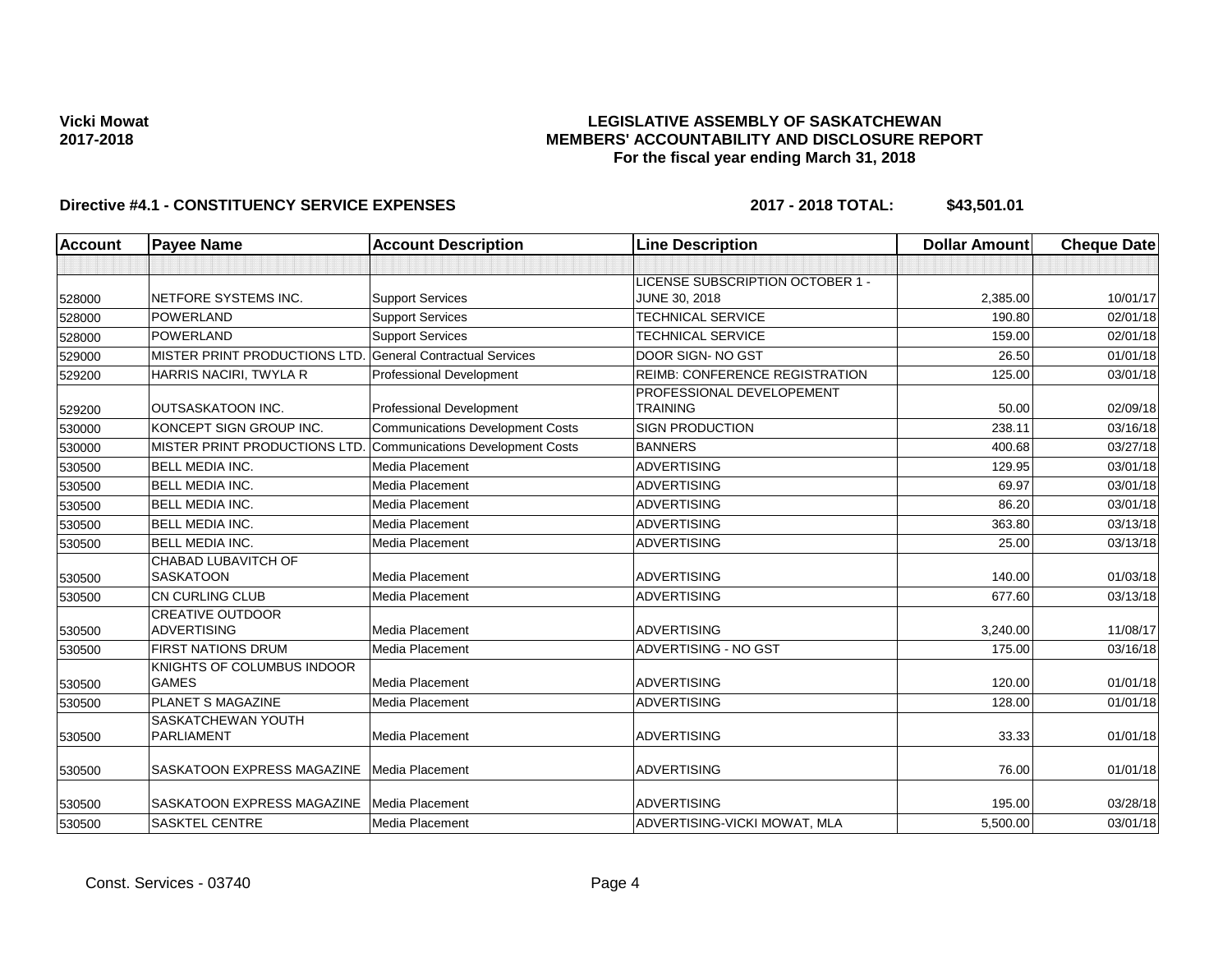## **LEGISLATIVE ASSEMBLY OF SASKATCHEWAN MEMBERS' ACCOUNTABILITY AND DISCLOSURE REPORT For the fiscal year ending March 31, 2018**

| <b>Account</b> | <b>Payee Name</b>              | <b>Account Description</b>           | <b>Line Description</b>                             | <b>Dollar Amount</b> | <b>Cheque Date</b> |
|----------------|--------------------------------|--------------------------------------|-----------------------------------------------------|----------------------|--------------------|
|                |                                |                                      |                                                     |                      |                    |
| 530800         | PRINTWEST                      | Publications                         | <b>NEWSLETTERS</b>                                  | 1,390.00             | 03/31/18           |
| 530900         | MISTER PRINT PRODUCTIONS LTD.  | Promotional Items                    | <b>FRIDGE MAGNETS</b>                               | 1.961.00             | 03/26/18           |
|                |                                |                                      | <b>REIMB: WREATH/MISC &amp; OFFICE</b>              |                      |                    |
| 530900         | MOWAT, VICKI                   | <b>Promotional Items</b>             | <b>SUPPLIES</b>                                     | 75.00                | 11/10/17           |
| 530900         | PRINTWEST                      | <b>Promotional Items</b>             | HOLIDAY CARDS - NO GST                              | 508.80               | 01/01/18           |
| 550100         | <b>PRINTWEST</b>               | <b>Printed Forms</b>                 | <b>BUSINESS CARDS - NO GST</b>                      | 397.50               | 03/01/18           |
| 555000         | <b>COLONY COFFEE &amp; TEA</b> | <b>Other Material and Supplies</b>   | MISC OFFICE SUPPLIES                                | 223.75               | 03/26/18           |
| 555000         | HBI OFFICE PLUS INC.           | Other Material and Supplies          | <b>MISC &amp; OFFICE SUPPLIES</b>                   | 265.61               | 03/01/18           |
| 555000         | HBI OFFICE PLUS INC.           | Other Material and Supplies          | <b>MISC &amp; OFFICE SUPPLIES</b>                   | 61.71                | 03/02/18           |
| 555000         | HBI OFFICE PLUS INC.           | Other Material and Supplies          | <b>FIRST AID KIT</b>                                | 29.42                | 03/27/18           |
|                |                                |                                      | REIMB: WREATH/MISC & OFFICE                         |                      |                    |
| 555000         | MOWAT, VICKI                   | Other Material and Supplies          | <b>SUPPLIES</b>                                     | 263.67               | 11/10/17           |
| 555000         | MOWAT, VICKI                   | <b>Other Material and Supplies</b>   | <b>REIMB: OFFICE SUPPLIES</b>                       | 55.49                | 11/16/17           |
| 555000         | MOWAT, VICKI                   | Other Material and Supplies          | <b>REIMB: MISC OFFICE SUPPLIES</b>                  | 28.86                | 01/01/18           |
| 555000         | MOWAT, VICKI                   | <b>Other Material and Supplies</b>   | <b>REIMB: MISC OFFICE SUPPLIES</b>                  | 19.51                | 01/01/18           |
| 555000         | MOWAT, VICKI                   | Other Material and Supplies          | <b>REIMB: MISC &amp; OFFICE SUPPLIES</b>            | 173.16               | 03/01/18           |
| 555000         | <b>STAPLES BUSINESS DEPOT</b>  | Other Material and Supplies          | 110545 MISC OFFICE SUPPLIES                         | 58.27                | 01/01/18           |
| 555000         | <b>STAPLES BUSINESS DEPOT</b>  | Other Material and Supplies          | OFFICE FURNITURE/MISC & OFFICE<br><b>SUPPLIES</b>   | 101.10               | 01/01/18           |
| 555000         | <b>STAPLES BUSINESS DEPOT</b>  | Other Material and Supplies          | 110545 OFFICE SUPPLIES                              | 43.89                | 01/04/18           |
| 555000         | <b>STAPLES BUSINESS DEPOT</b>  | Other Material and Supplies          | 110545 MISC & OFFICE SUPPLIES                       | 289.70               | 01/17/18           |
| 555000         | <b>STAPLES BUSINESS DEPOT</b>  | Other Material and Supplies          | MISC & OFFICE SUPPLIES 110545                       | 52.07                | 02/02/18           |
|                | <b>STAPLES BUSINESS DEPOT</b>  | Other Material and Supplies          | MISC & OFFICE SUPPLIES 110545                       | 55.99                | 02/12/18           |
| 555000         |                                |                                      | <b>OFFICE</b>                                       |                      |                    |
| 555000         | <b>STAPLES BUSINESS DEPOT</b>  | Other Material and Supplies          | SUPPLIES/FURNITURE/COMPUTER EQUIP.                  | 335.20               | 03/01/18           |
| 564300         | HBI OFFICE PLUS INC.           | Computer Hardware - Exp.             | MISC & OFFICE SUPPLIES                              | 90.29                | 03/01/18           |
| 564300         | HBI OFFICE PLUS INC.           | Computer Hardware - Exp.             | MISC & OFFICE SUPPLIES                              | 233.09               | 03/02/18           |
| 564300         | <b>STAPLES BUSINESS DEPOT</b>  | Computer Hardware - Exp.             | <b>OFFICE</b><br>SUPPLIES/FURNITURE/COMPUTER EQUIP. | 4,669.40             | 03/01/18           |
| 565200         | HBI OFFICE PLUS INC.           | Office Furniture and Equipment - Exp | <b>MISC &amp; OFFICE SUPPLIES</b>                   | 79.49                | 03/01/18           |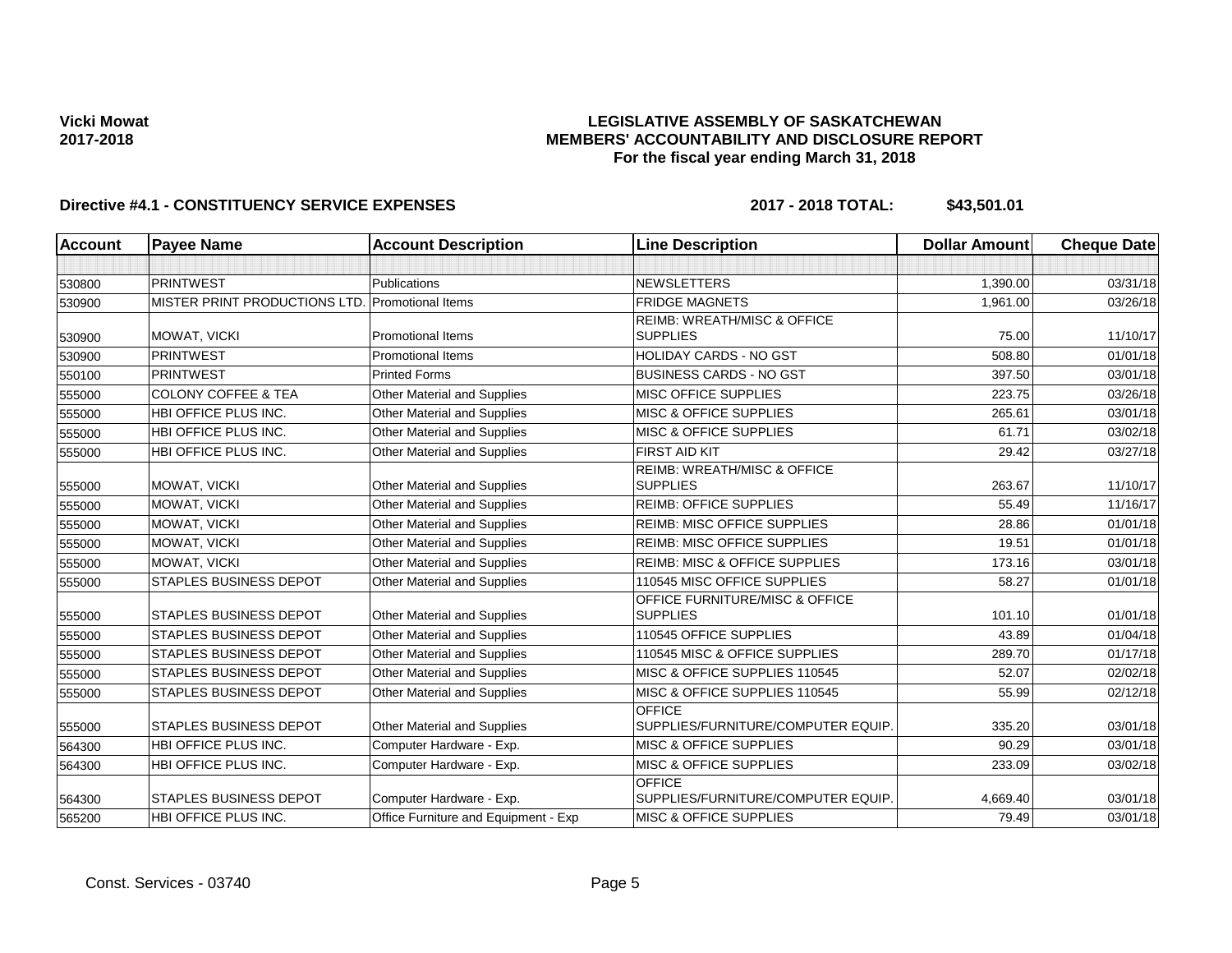## **LEGISLATIVE ASSEMBLY OF SASKATCHEWAN MEMBERS' ACCOUNTABILITY AND DISCLOSURE REPORT For the fiscal year ending March 31, 2018**

| <b>Account</b> | <b>Payee Name</b>             | <b>Account Description</b>           | <b>Line Description</b>                   | Dollar Amount | <b>Cheque Datel</b> |
|----------------|-------------------------------|--------------------------------------|-------------------------------------------|---------------|---------------------|
|                |                               |                                      |                                           |               |                     |
| 565200         | HBI OFFICE PLUS INC.          | Office Furniture and Equipment - Exp | <b>COAT RACK</b>                          | 174.89        | 03/01/18            |
| 565200         | HBI OFFICE PLUS INC.          | Office Furniture and Equipment - Exp | <b>OFFICE CHAIR</b>                       | 528.94        | 03/02/18            |
| 565200         | MOWAT. VICKI                  | Office Furniture and Equipment - Exp | <b>REIMB: SONY RECORDING DEVICE</b>       | 173.37        | 12/01/17            |
| 565200         | <b>STAPLES BUSINESS DEPOT</b> | Office Furniture and Equipment - Exp | <b>OFFICE FURNITURE 110545</b>            | 487.56        | 01/01/18            |
|                |                               |                                      | <b>OFFICE FURNITURE/MISC &amp; OFFICE</b> |               |                     |
| 565200         | <b>STAPLES BUSINESS DEPOT</b> | Office Furniture and Equipment - Exp | <b>SUPPLIES</b>                           | 266.23        | 01/01/18            |
|                |                               |                                      | <b>OFFICE</b>                             |               |                     |
| 565200         | <b>STAPLES BUSINESS DEPOT</b> | Office Furniture and Equipment - Exp | SUPPLIES/FURNITURE/COMPUTER EQUIP.        | 2.204.86      | 03/01/18            |
| 588950         |                               |                                      | Prepaid Expense Adjustment                | (3,090.00)    | 03/31/18            |